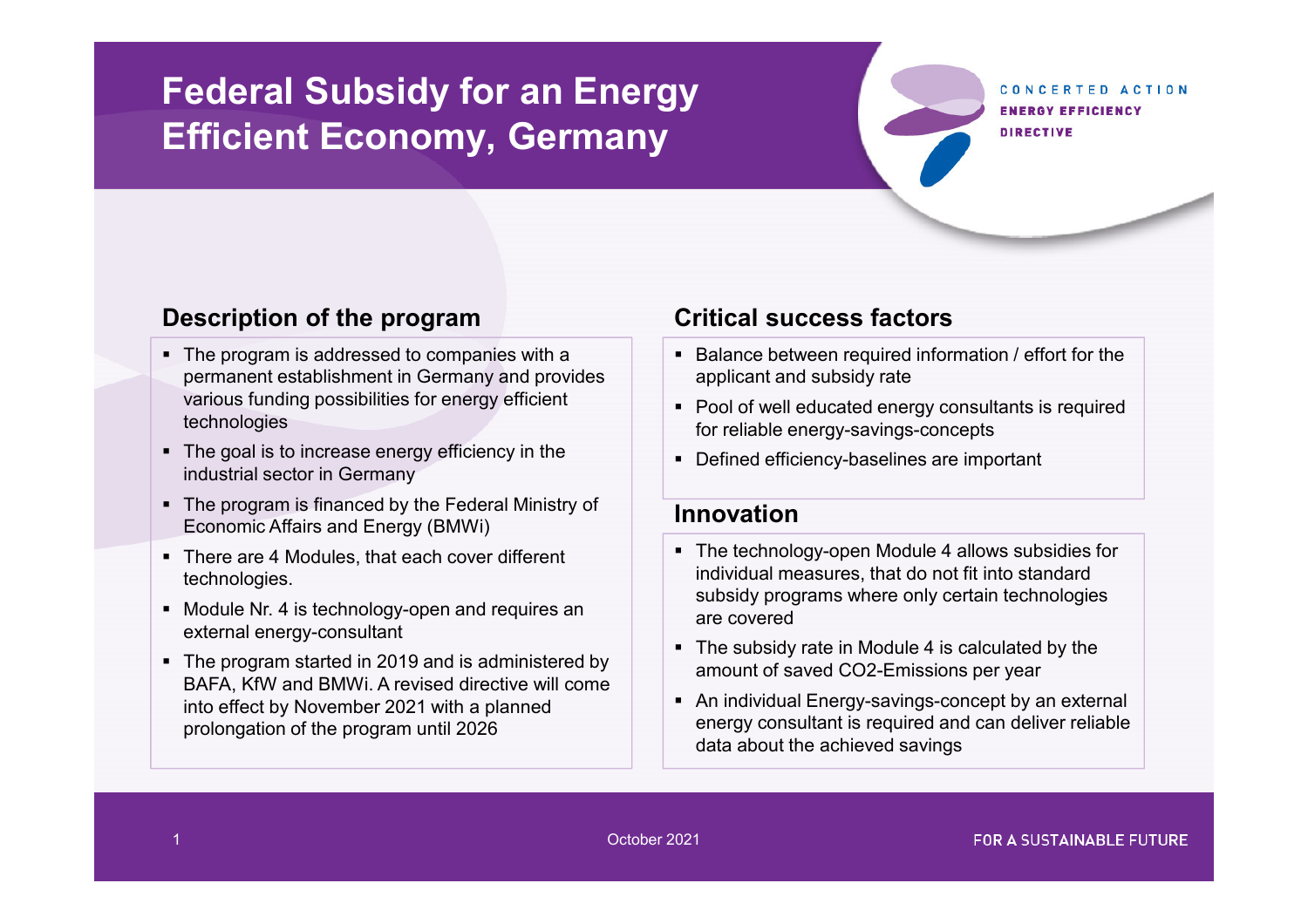# **Outcomes**

#### CONCERTED ACTION **ENERGY EFFICIENCY DIRECTIVE**

# **Key achievements**

- The program provides one central address for nearly all kind of energy saving measures in the industrial sector
- 8.425 applications and 6.949 approvals in 2019
- Rising number of applications in 2020 and 2021
- Calculated energy savings by energy-consultants and external evaluators

# **Lesson learned**

- $\;\blacksquare\;$  It is difficult to set a baseline for all different kind of technologies, especially when it comes to greenfield investments
- Dialogue with manufacturers and other technologyspecific experts is helpful
- high educated / experienced employees at the administering institution are required

# **Changes you would make in the future**

- To have a fixed baseline for the majority of applications, it would be helpful to point out the most common technologies and define a minimum efficiency criteria for each of them
- $\textcolor{red}{\bullet}$  Involved energy-consultants are hired by applicants, so they have an interest to calculate savings as high as possible. Therefore it could make sense to request measurements for validation

# **Replicating your approach**

- To enable a fast and effective administration, a standardized energy-savings-concept is essential.
- A clear segregation to other fields/laws is important to avoid discussions with applicants
- $\textcolor{red}{\bullet}$  See also lessons learned